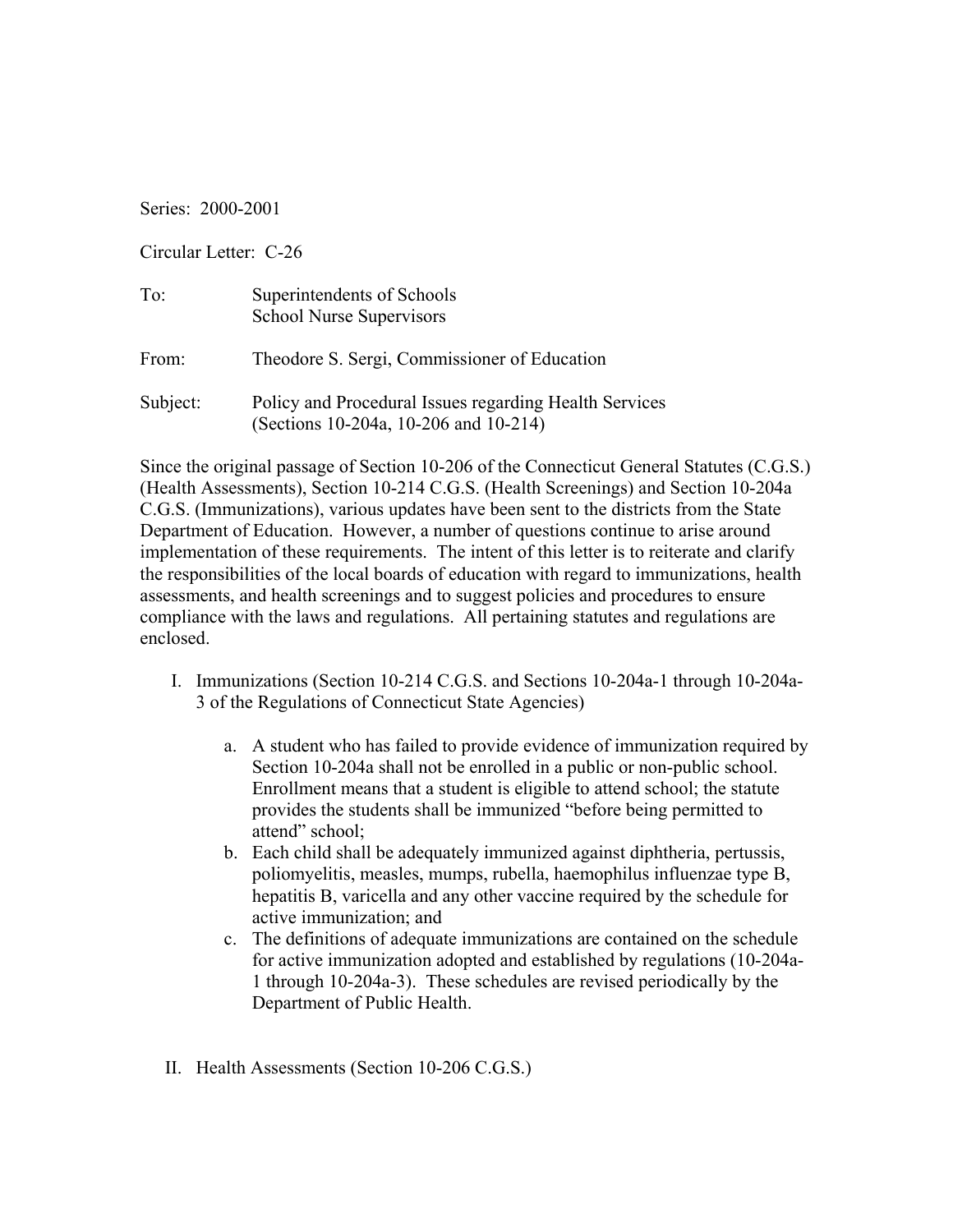- a. A health assessment is required prior to a student's initial enrollment in a public school. This may be a preschool program, kindergarten or any other public school program. A student seeking to enroll without evidence of the required assessment shall not be enrolled unless exempted by statute or regulation;
- b. Subsequent to initial enrollment each local or regional board of education shall require each pupil enrolled in public schools to have health assessments in either grade six or grade seven and in either grade ten or grade eleven, and should develop policies and procedures to enforce these requirements. Such policies and procedures should include the circumstances in which a student would not continue attendance in public schools for failing to obtain the health assessment (see V.a. (6) below);
- c. All of the required elements of the health assessment must be completed during the specified times in accordance with Section 10-206(b) including a hematocrit or hemoglobin test. The results of the health assessments must be recorded on the State of Connecticut Health Assessment Record (blue HAR) distributed by the State Department of Education;
- d. Such assessments shall be conducted by a legally qualified practitioner of medicine, an advanced practice registered nurse or registered nurse, a physician assistant or a school medical advisor; and
- e. The results of the health assessment, screenings and follow-up testing and treatment must be recorded on the Cumulative Health Record (CHR) distributed by the State Department of Education.
- III. Health Screenings (Section 10-214 C.G.S. and Sections 10-214-1 through 10-214- 5 of the Regulations of Connecticut State Agencies)
	- a. The regulations concerning health screenings are outlined in Section 10- 214. Hearing, vision and scoliosis screenings are required for students in grades listed in that statute; and
	- b. Screenings that are conducted and reported as part of the state-mandated health assessments upon entry to school and in grade six or seven, pursuant to Section 10-206, may fulfill the requirement for hearing, vision or postural screening in the same year in which the health assessment is conducted (as opposed to reported). The screenings conducted as part of the mandated health assessment must meet the requirements of the regulations for screenings (Sections 10-214-2 through 10-214-4 of the regulations) and reported on the blue HAR form.
- IV. Exemption
	- a. Immunization (Section 10-204a C.G.S.) requirements are satisfied if a child: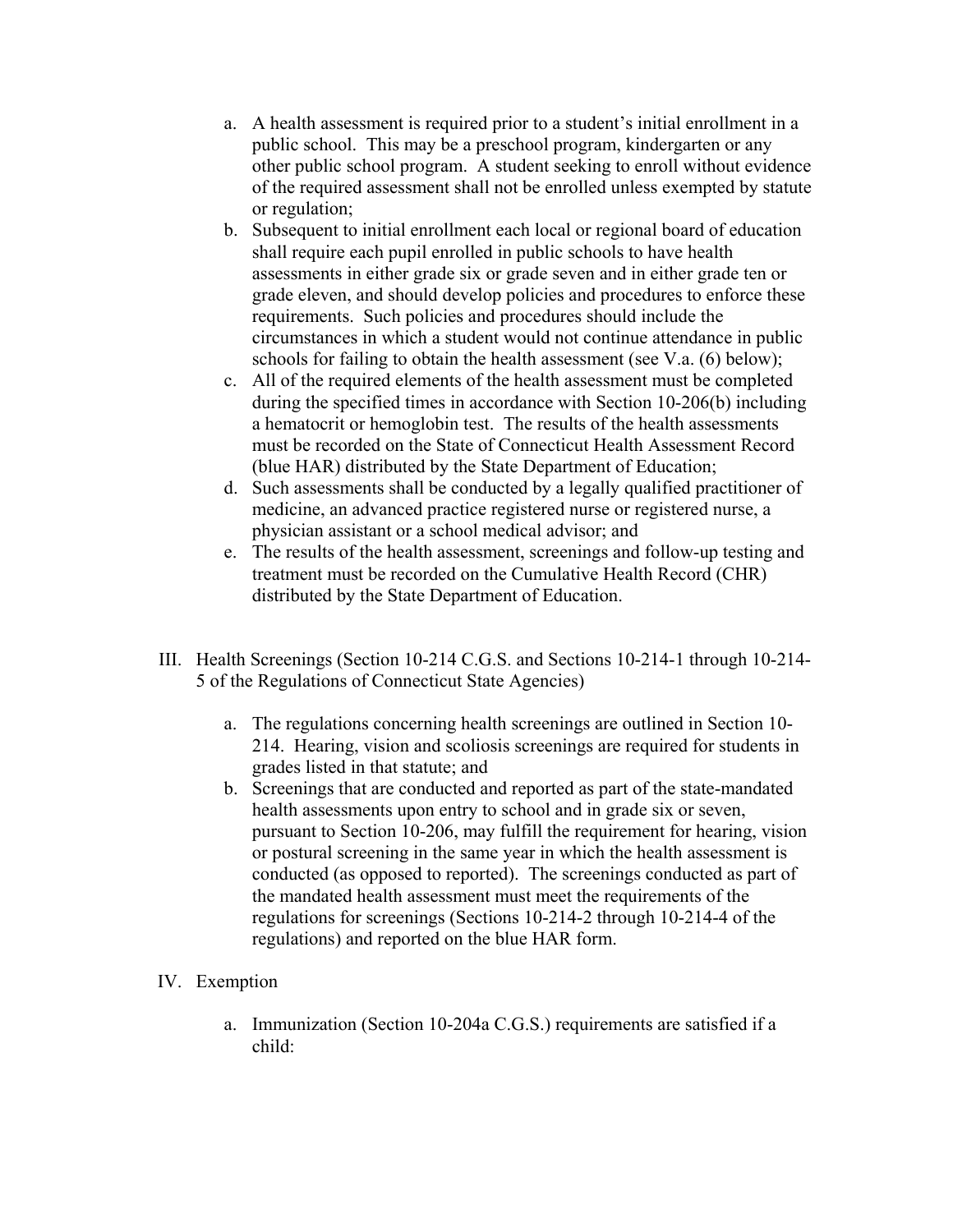- 1) presents a certificate from a physician or a local health agency stating that the child has received the initial immunizations and is in process for additional immunizations under guidelines and schedules issued by the Commissioner of Public Health; OR
- 2) presents a certificate from a physician stating that the immunization is medically contraindicated because of the physical condition of the child; OR
- 3) presents a statement from the parents or guardian of the child that such immunization(s) is contrary to the religious beliefs of the child; OR
- 4) in the case of measles, mumps or rubella, presents a certificate from a physician or from the director of health in such child's present or previous town of residence, stating that the child has had a confirmed case of such disease; OR
- 5) in the case of haemophilus influenzae type B has passed his fifth birthday; OR
- 6) in the case of pertussis, has passed his sixth birthday; OR
- 7) he/she has had a natural infection confirmed by laboratory report (except varicella); OR
- 8) he/she has had varicella confirmed in writing by a physician or laboratory report.
- b. Health Assessments, Health Screenings, treatment and medical instruction (Section 10-208 C.G.S.) are waived if the parent or legal guardian of the pupil, or the pupil (if he or she is an emancipated minor or is eighteen years of age or older) notifies school personnel in writing that the parent, guardian or pupil objects on religious grounds.
- V. Local Policy for Compliance

Each school district should adopt policy and administrative procedures, which include:

- a. Health Assessments:
	- 1) specific grades in which the health assessments must be done (i.e.  $6^{\text{th}}$  or  $7^{\text{th}}$  grade and  $10^{\text{th}}$  or  $11^{\text{th}}$  grade);
	- 2) time span for acceptable dates of assessment to fulfill the requirement;
	- 3) determination, in consultation with the school medical advisor, as to the inclusion in the health assessment of tests for tuberculosis (refer to DPH Guidelines for TB screenings, May 2000), sickle cell anemia, and Cooley's anemia;
	- 4) procedures to be followed and final action to be taken where a student has failed to provide evidence of a health assessment within the specified time. Note: as a minimum the procedures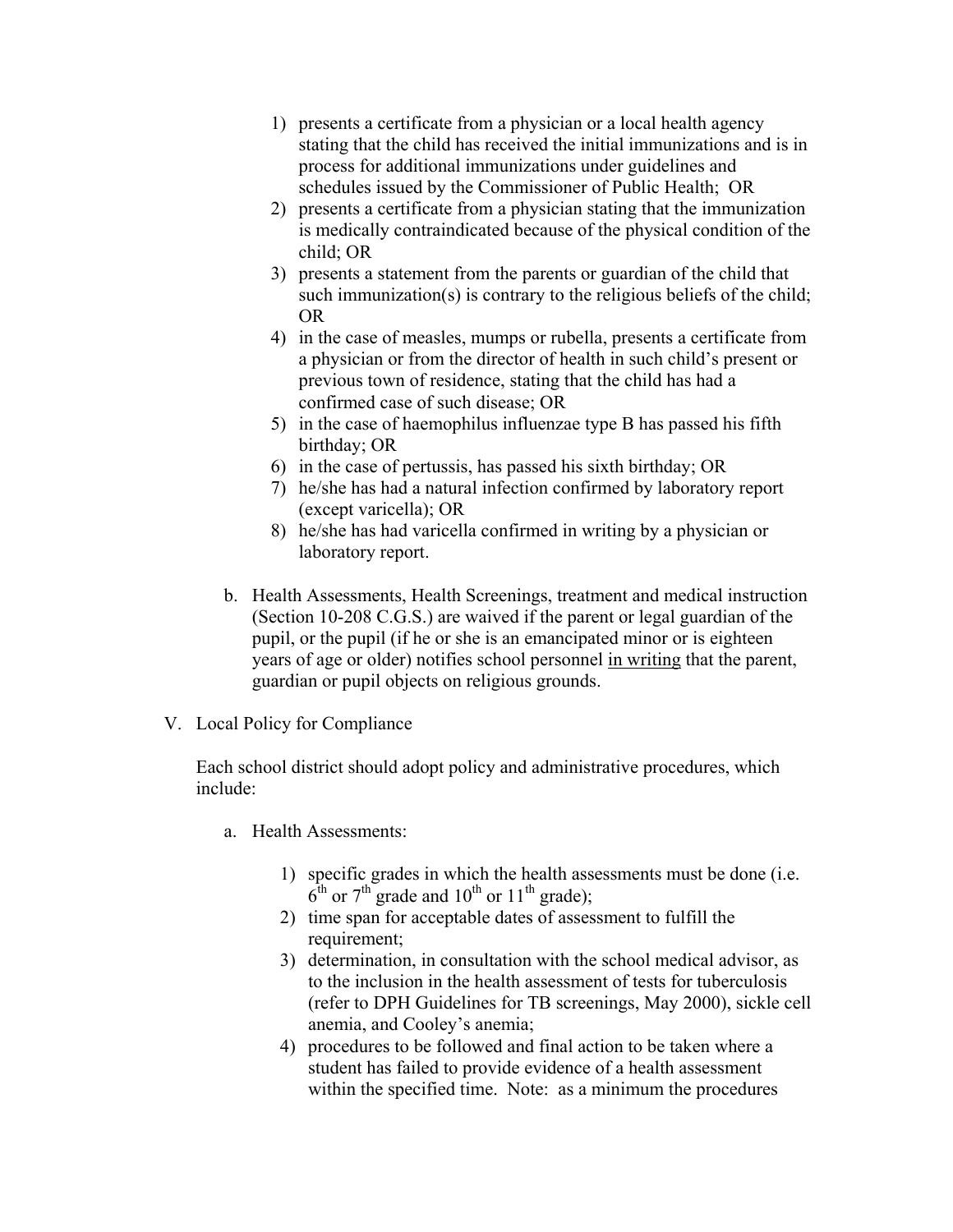should include a written notice of the nature of the final action to be taken to parents or pupil (if an emancipated minor or over 18 years of age) and reasonable time allowance to comply before such action is taken;

- 5) procedure for the written notification to parents of the requirement of a health assessment and an opportunity for parents to be present when the school district provides the health assessment as well as a follow-up procedure for non-compliance;
- 6) procedure for any necessary administrative hearing in instances of non-compliance before final action is taken; and
- 7) procedure for obtaining health assessments for those students who are placed out of the school district during the year the assessment is required.
- b. Health Screenings:
	- 1) specific grades in which the health screening must be done;
	- 2) provision for annual written notification to parents, guardians, and pupil (if an emancipated minor or over 18 years of age) of all screenings to be conducted within the district; and
	- 3) procedures for carrying out health screenings within the schools.
- c. Follow-up Procedures:
	- 1) written notification to all parents and/or student (if an emancipated minor or over 18 years of age) for student failure to meet standards of screenings tests (hearing, vision, and postural) or when a student is in need of further testing or treatment as a result of a school health assessment; and
	- 2) in the case of students who are eligible for free health assessments, procedures for determination as to whether the pupil has received the necessary testing or treatment and for advising the parents or student (if an emancipated minor or over 18 years of age) as to how testing or treatment may be obtained.
- d. Health Records
	- 1) procedures for maintenance of the confidential health assessment record;
	- 2) procedures for the transmittal of the original record to another school district when a students moves and the maintenance of a true copy within the district.